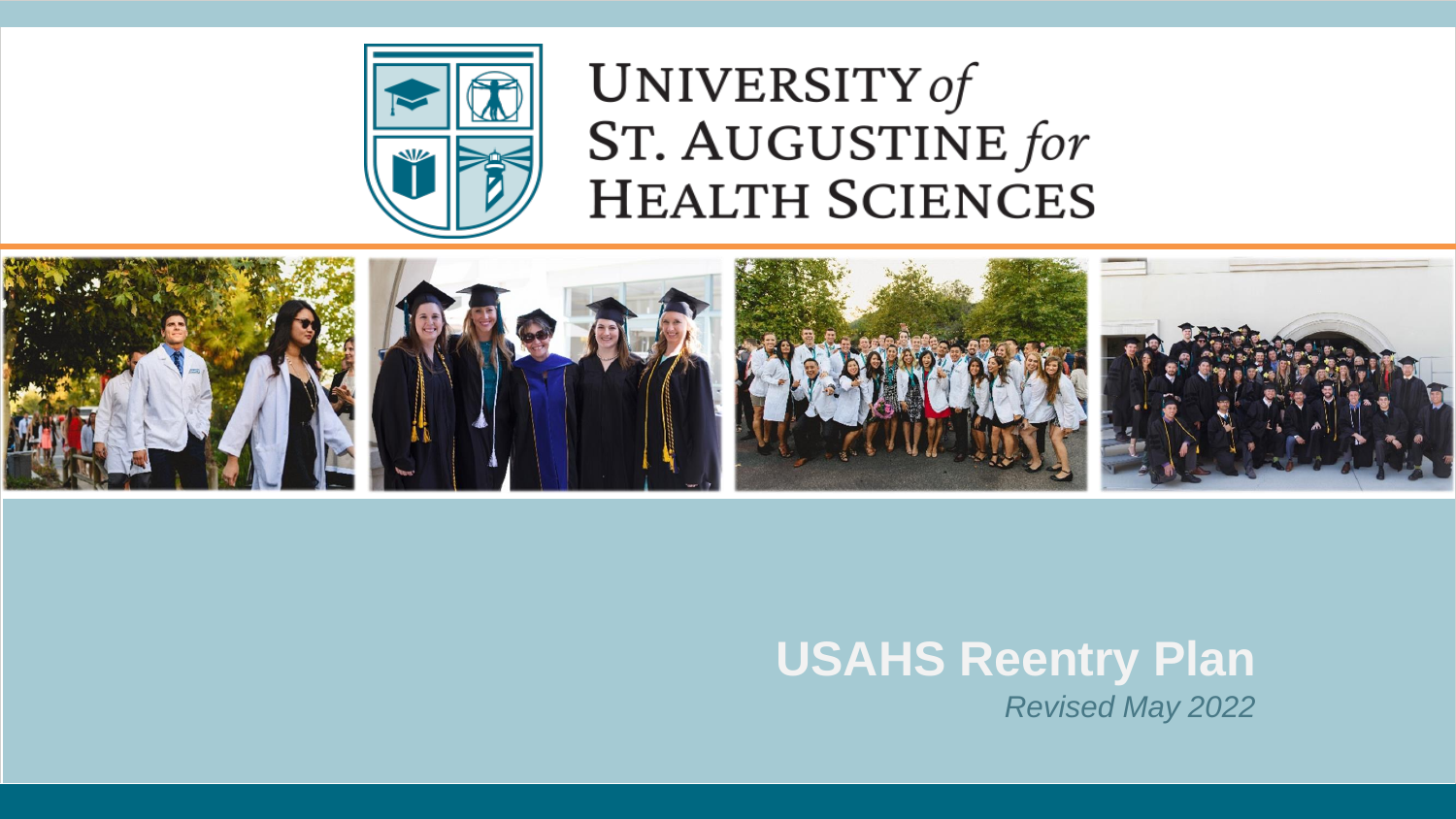### **Introduction and Objectives for Reentry Plan**

The COVID-19 pandemic has inflicted significant disruption to higher education and has forced institutions to shut down campus operations. Institutions are facing significant challenges in responding to this current crisis and are working to recover and prepare for the next normal. Determining if, when, and how to return to campus operations requires balancing competing priorities and risks associated with curricular needs, personal health and safety, economic realities, institutional mission, and community relations. Preparing USAHS campuses to return students, faculty and staff in the midst of COVID-19 requires careful consideration and planning to ensure the safety of the USAHS community.

Our primary goal has been to advance students toward achieving their educational goals within a safe environment for the entire University community. Although we cannot control the trajectory of the pandemic itself, we can and have prepared a safe and healthy campus experience that complies with or exceeds all CDC guidelines and directives. Our Reentry Plan returns students, faculty and staff to campus in a manner that is prioritized to deliver skills-based lab experiences to meet graduation and accreditation requirements. Maintenance of this environment requires everyone's continued commitment to abide by safe and healthy practices both on and off campus.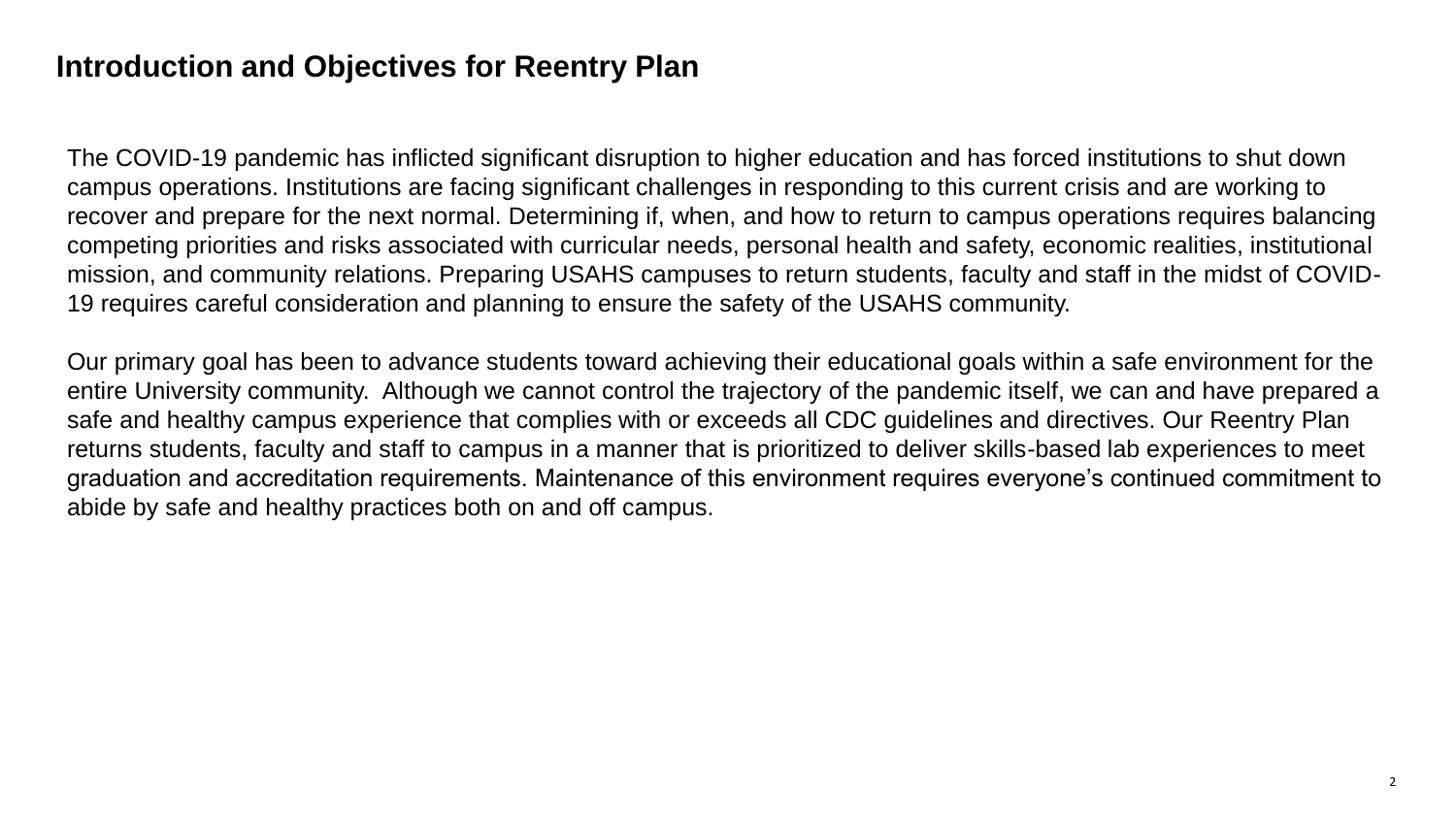# **Table of Contents**

USAHS Return to Campus Plan

### **[Guiding Principles](#page-3-0)**

### **[Reentry to Campus Process](#page-4-0)**

- 1. Phased Reentry Considerations
- 2. Phased Reentry Instruction and Services
- 3. Reentry Plan summary

### **[Path forward](#page-11-0)**

- 1. Logistics and Safety
- 2. Daily Campus Journey
- 3. Reentry Training
- 4. Roles and Responsibilities
- 5. Response Options to On-Campus Exposure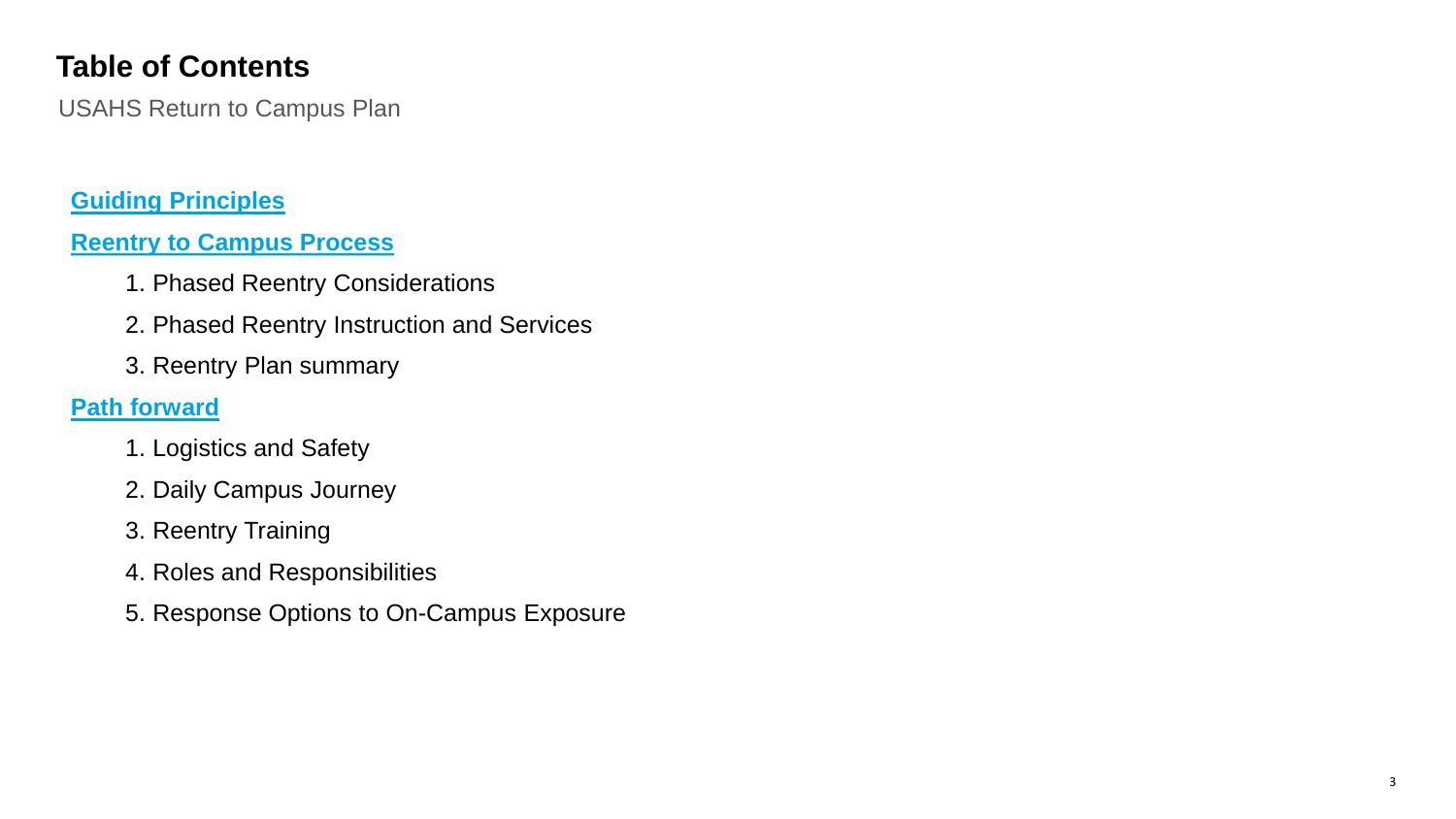### <span id="page-3-0"></span>**USAHS Guiding Principles for Reentry**

Guiding principles serve as a foundation for both decision-making and communications.

### **Ensure that students have the opportunity to gain the skills necessary to graduate within accreditation requirements**

**Prioritize skills for graduating students and those entering clinicals**

*Balance meeting graduation and accreditation requirements with ability to manage safety and security for students, faculty and staff and adhere to regulatory guidelines*

*Rely on and follow health and safety guidelines and requirements from local, state and national authorities*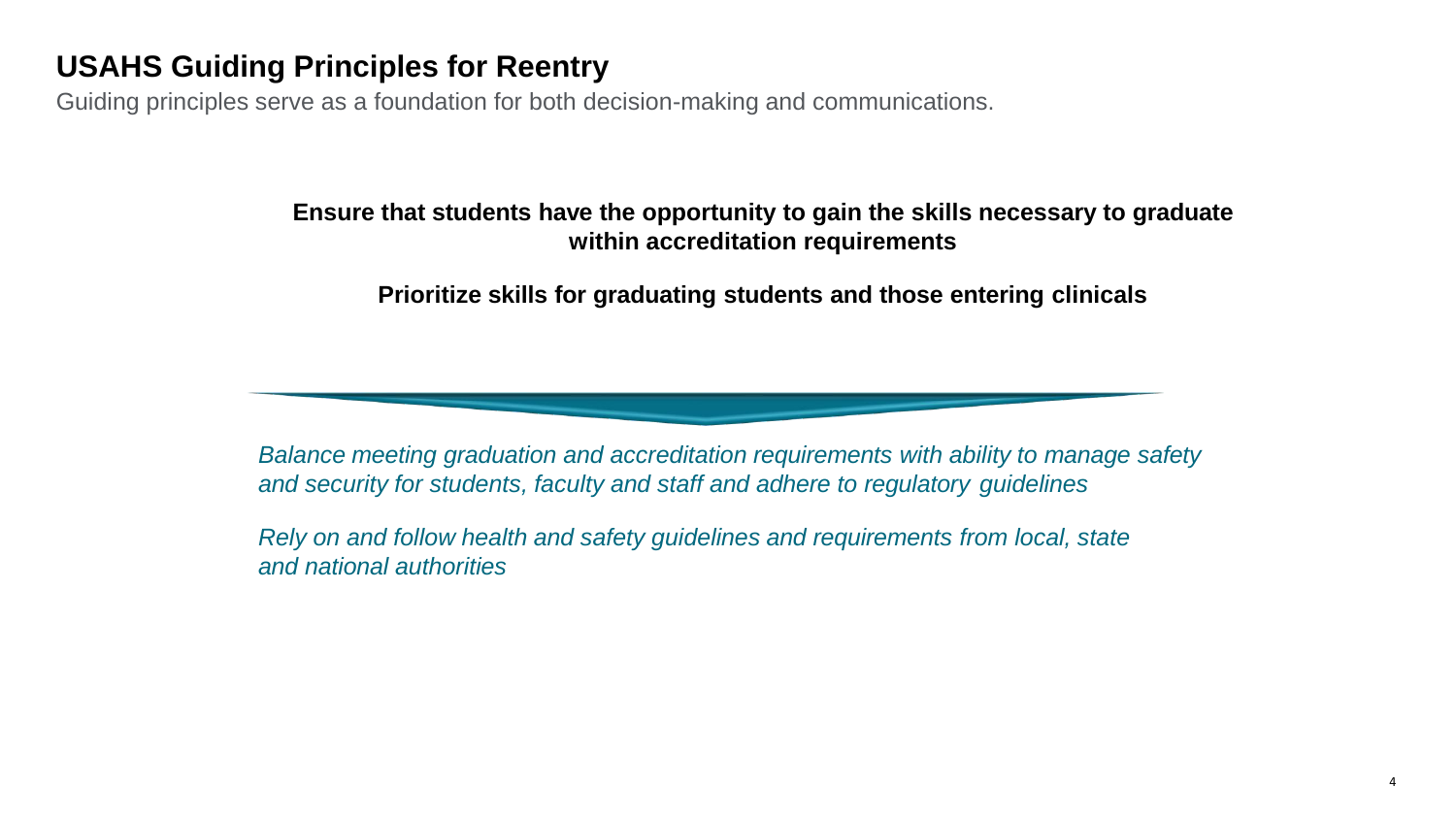### <span id="page-4-0"></span>**Phased Reentry Considerations**

1

2

The Reentry will focus on programming to deliver skills-based clinical and curricular requirements while observing regulatory requirements and protecting health and safety.

| Requirements*                                                    |                                                                                                                                                                                                                |                                                                                   |                                                                                         |                                                              |
|------------------------------------------------------------------|----------------------------------------------------------------------------------------------------------------------------------------------------------------------------------------------------------------|-----------------------------------------------------------------------------------|-----------------------------------------------------------------------------------------|--------------------------------------------------------------|
|                                                                  | <b>Priority 1</b><br>Some students,<br>essential lab skills                                                                                                                                                    | <b>Priority 2</b><br>All students,<br>necessary lab skills                        | <b>Priority 3</b><br>All students,<br>expanded lab skills and practice<br>opportunities | <b>Priority 4</b><br>All students,<br>all labs, all lectures |
| <b>Regulatory</b>                                                |                                                                                                                                                                                                                |                                                                                   |                                                                                         |                                                              |
| <b>State/Local Reopening Plans</b><br>(Educational Restrictions) | Limited opening permissible OR an<br>exception given due to training essential<br>workers (following social distancing and<br>safety protocols)                                                                | Opening permissible (following social<br>distancing<br>and safety protocols)      | Same as Priority 2                                                                      | Opening permissible without<br>restrictions                  |
| <b>Travel restrictions</b>                                       | Strict stay-at-home orders and travel bans<br>lifted; Quarantine timing remains                                                                                                                                | Same as Priority 1, with increased<br>travel and hotel availability               | Same as Priority 2                                                                      | Full travel and availability of<br>transportation and hotels |
| <b>Gathering size restrictions</b>                               | Groups of up to 10<br>(with social distancing)                                                                                                                                                                 | Groups larger than 10 consistent with<br>local orders<br>(with social distancing) | Groups larger than 10 consistent with<br>local orders<br>(with social distancing)       | No restrictions                                              |
| <b>Campus Safety Infrastructure</b>                              |                                                                                                                                                                                                                |                                                                                   |                                                                                         |                                                              |
| <b>Health Screening</b>                                          | Self quarantine for 10 days prior to arrival (where advised), on-going pre-campus arrival health screening (including<br>temperature monitoring)                                                               |                                                                                   |                                                                                         |                                                              |
| <b>Campus Entry Protocols</b>                                    |                                                                                                                                                                                                                |                                                                                   |                                                                                         |                                                              |
| <b>Protective Equipment</b>                                      | Surgical / protective masks are required in campus buildings and upon entrance into buildings. Gloves, gowns and face<br>shields are available when needed in campus setting as per USAHS policy and protocols |                                                                                   | Enhanced safety, cleaning and airflow<br>protocols must be maintained                   |                                                              |
| <b>Cleaning Procedures</b>                                       | Demonstrate ability to establish a safe environment under current levels and plan for cleaning and airflow procedures                                                                                          |                                                                                   |                                                                                         |                                                              |
| <b>Air Flow</b>                                                  |                                                                                                                                                                                                                |                                                                                   |                                                                                         |                                                              |

\*Please note there may be blending and/or transitional phases based on student and operational needs as well as current local, state and federal requirements and conditions

5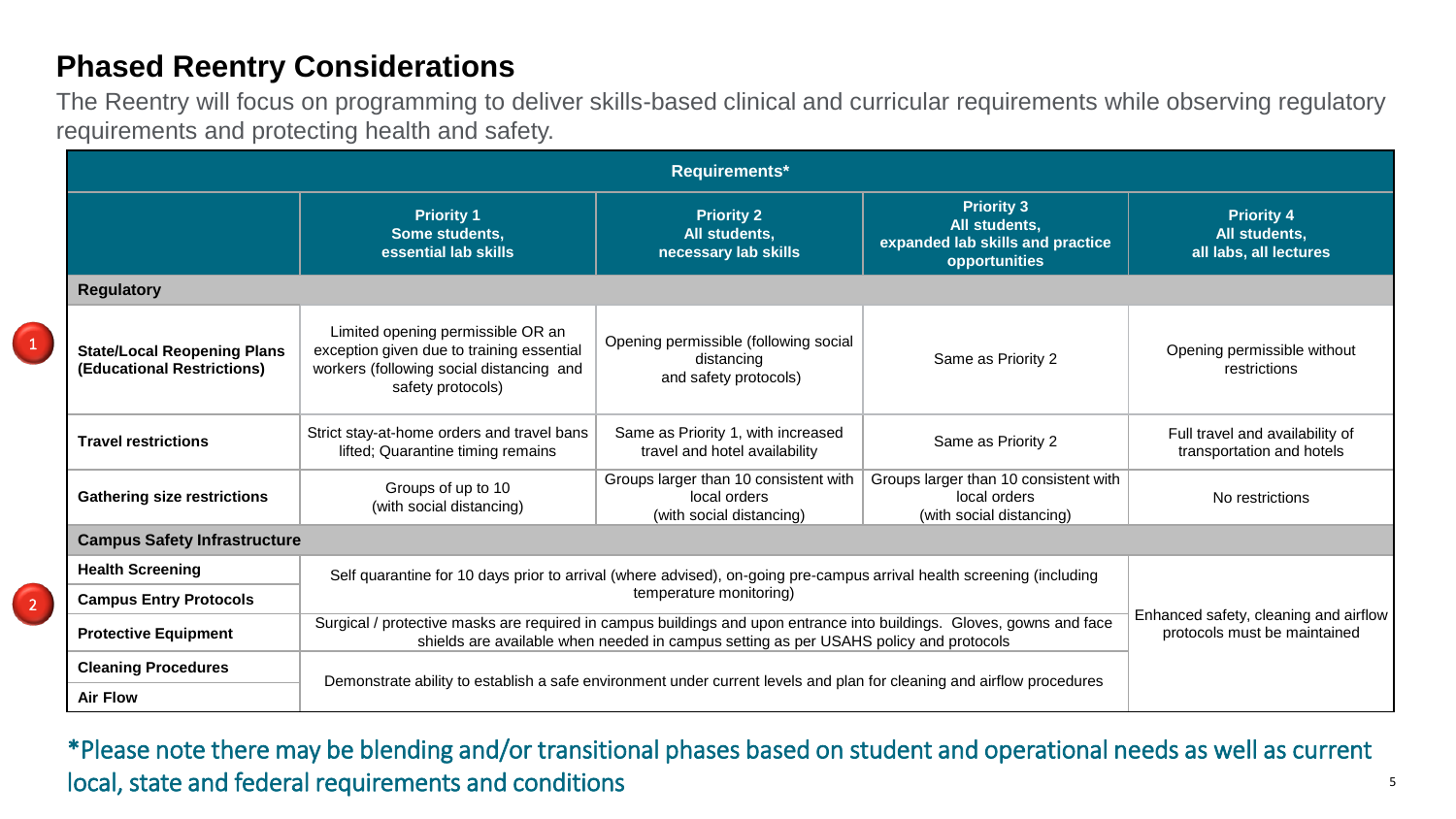# **Phased Reentry Instruction and Services**

 $\begin{bmatrix} 1 \end{bmatrix}$ 

2

3

| Summer 2022                                                                                                                      |                                                    |  |  |
|----------------------------------------------------------------------------------------------------------------------------------|----------------------------------------------------|--|--|
| <b>Instructional Delivery</b>                                                                                                    |                                                    |  |  |
| <b>On-Campus Programming</b>                                                                                                     | All students for all didactic and lab instruction  |  |  |
| <b>Class Size</b>                                                                                                                | At permitted capacity                              |  |  |
| Classroom for instruction including ADL labs, research rooms, and conference rooms<br><b>Campus Space Access</b><br>for tutoring |                                                    |  |  |
| <b>Faculty</b>                                                                                                                   | All faculty for instruction, research and tutoring |  |  |
| <b>Staff</b>                                                                                                                     | Staff, as required                                 |  |  |
| <b>Student Workers</b><br>All student workers                                                                                    |                                                    |  |  |
| <b>Campus Student Services</b>                                                                                                   |                                                    |  |  |
| Vending                                                                                                                          | Open                                               |  |  |
| Library                                                                                                                          | Open with enhanced distancing & cleaning protocols |  |  |
| <b>Student Space Gatherings</b>                                                                                                  | Indoor and outdoor eating                          |  |  |
| <b>Student Services Meetings</b>                                                                                                 | Tutoring for remediation                           |  |  |
| <b>Faculty Advising Meetings</b>                                                                                                 | Faculty advising                                   |  |  |
| <b>Third-Party Access</b>                                                                                                        |                                                    |  |  |
| Vendors                                                                                                                          | Open (subject to protocols)                        |  |  |
| Patients                                                                                                                         | <b>Standardized Patients</b>                       |  |  |
| <b>Visitors</b>                                                                                                                  | University-related purposes only                   |  |  |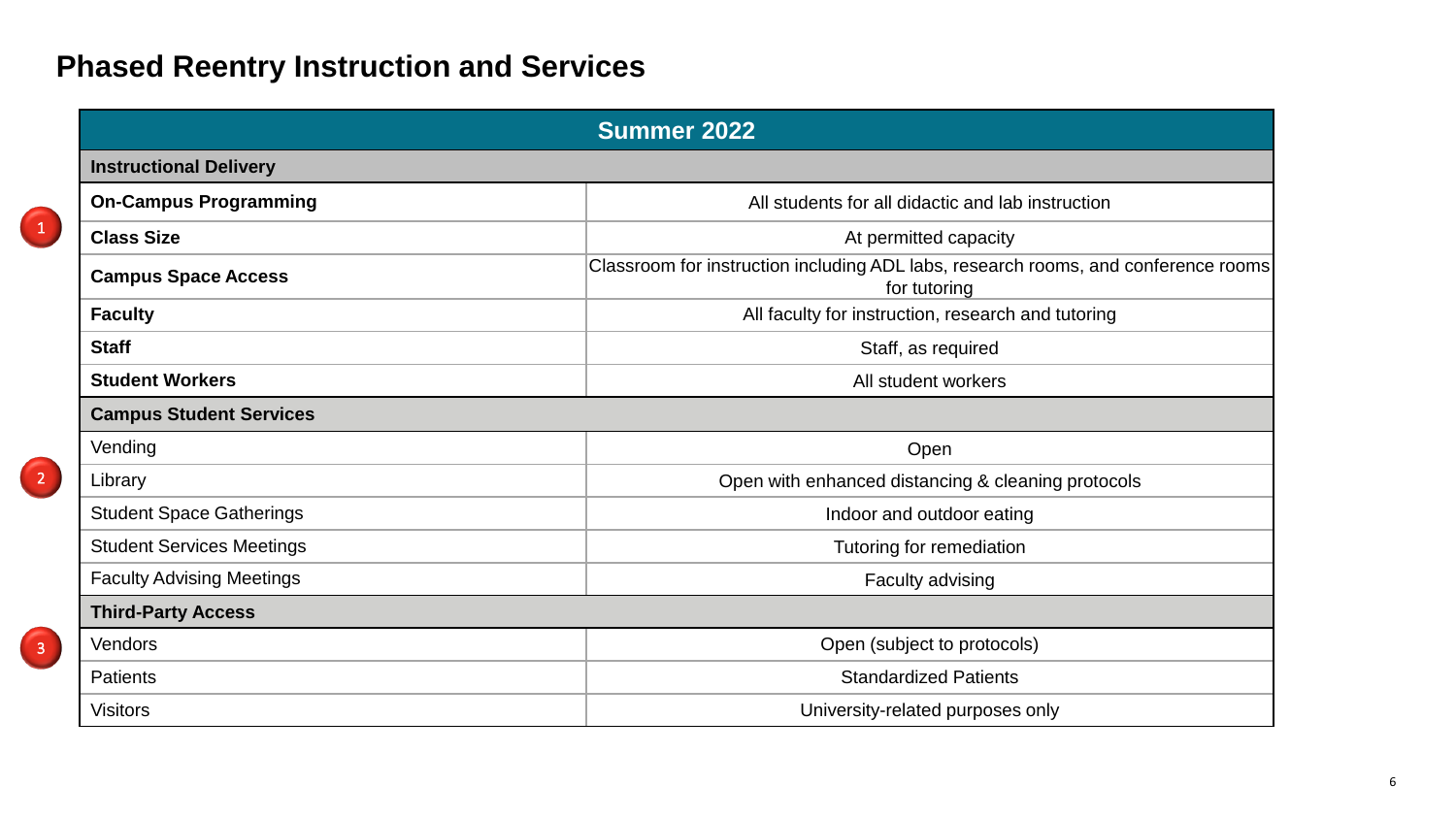# **USAHS Reentry Plan Summary (1 of 5)**

Students, faculty and staff will return to campuses in a prioritized manner to deliver skills-based lab experiences to meet graduation and accreditation requirements.

### **Priority 1**

- Includes students at junctures in their programs where **campusbased activities are necessary** to meet graduation and accreditation requirements.
- Skills delivered will involve a particular level of psychomotor skill, could impact patient safety, and/or require specific equipment. These competencies **cannot be adequately met in a virtual environment**.
- **Most Physical Therapy and some Nursing students**
- Only **instructors, direct instructional support staff such as IT, and safety personnel** who support facilities operations will report to campus.
- Access will continue to be granted to those **faculty and staff using campus infrastructure for virtual instruction** or those who find it difficult to work from home.

#### **Priority 2**

- Includes students who could attain skills virtually but require a certain level of psychomotor skills, access to equipment, and/or group work that is **better accomplished on campus**.
- Students **nearing clinical education experiences** and will thus benefit from improved self-efficacy and confidence through face-to-face practice and simulation.
- **All PT, all OT, most SLP, and some Nursing students** fall in this phase.
- Additional students will participate in this phase resulting in approx. 95% of all returning students.
- **Incremental faculty** will be required in this phase, but no additional staff will return beyond those outlined in Phase One.

#### **Priority 3-4 Transition**

#### • Includes all new and returning **students**

- All faculty for **instruction, advising, research and tutoring. All staff as directed by their supervisor for direct and indirect instructional support staff, facilities operations, and safety personnel**
- **Community participants** for labs are permitted based on space and a risk assessment based on current regulations and guidance.
- **Limited visitors** are permitted

#### **Priority 4: Date (June 2022)**

- This phase will initiate once health and travel **restrictions are eliminated**.
- At this point, **all students, faculty and staff will be allowed** on campus.
- Staff members are scheduled to return to campus in Priority Four.
- **Visitors and community partners**  are limited to those on official University business or who support the USAHS academic purpose
- All post-professional immersion experiences return to campusbased delivery model.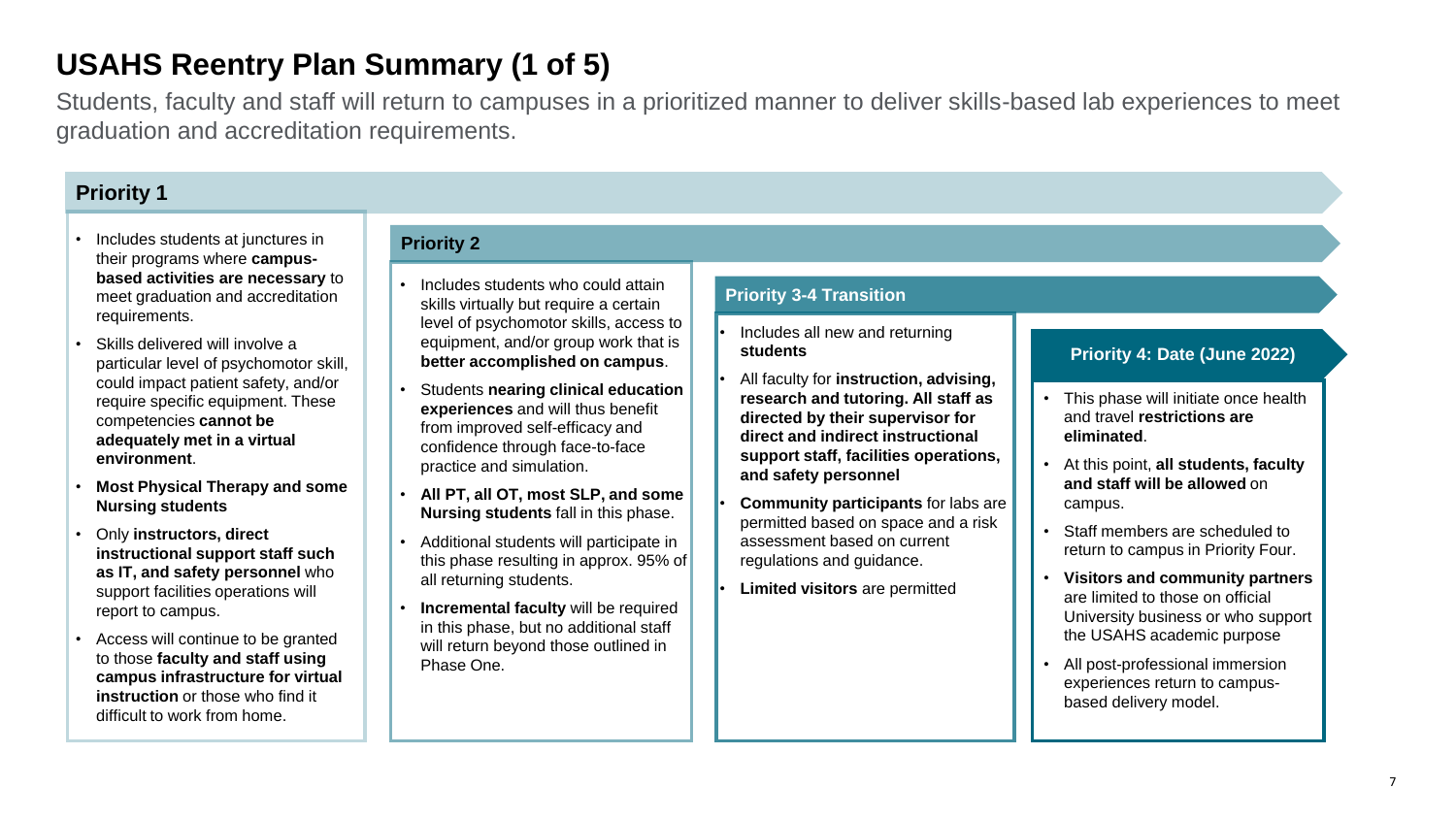# **USAHS Reentry Plan Summary (2 of 5) SUMMER 2022**

Key elements of Priority 4 Reentry Plan are as follows:

# Academic Programming & Scheduling

#### **Week of May 9: Summer 2022 on-campus coursework for all programs and lab activities**

**Campuses:** St. Augustine, Miami, Austin, Dallas and San Marcos.

**Programs:**

#### **DPT Resident:**

• Students in terms 1-6 will begin returning to campus on May 9. All on campus coursework and exams are scheduled on campus throughout the term. The last date of the term is August 20.

#### **DPT Flex:**

• Students in terms 1-10 will return for all lab experiences over the course of the trimester. The weekends identified are obtained through the Associate Program Director.

#### **Nursing:**

• FNP Students will return one week August 9-13 for their scheduled 5-day intensive on the St. Augustine Campus

#### **OT Resident and Flex:**

• Resident students will begin returning to campus on May 9<sup>th</sup>; Flex students will begin in-person, weekend labs starting after May 14(check your campus for dates)

#### **SLP:**

• Students from Trimesters 5 will be attending 4 days of Residency in Dallas May 17-20 and Austin May 24-27. Residencies on Dallas and Austin continue through July.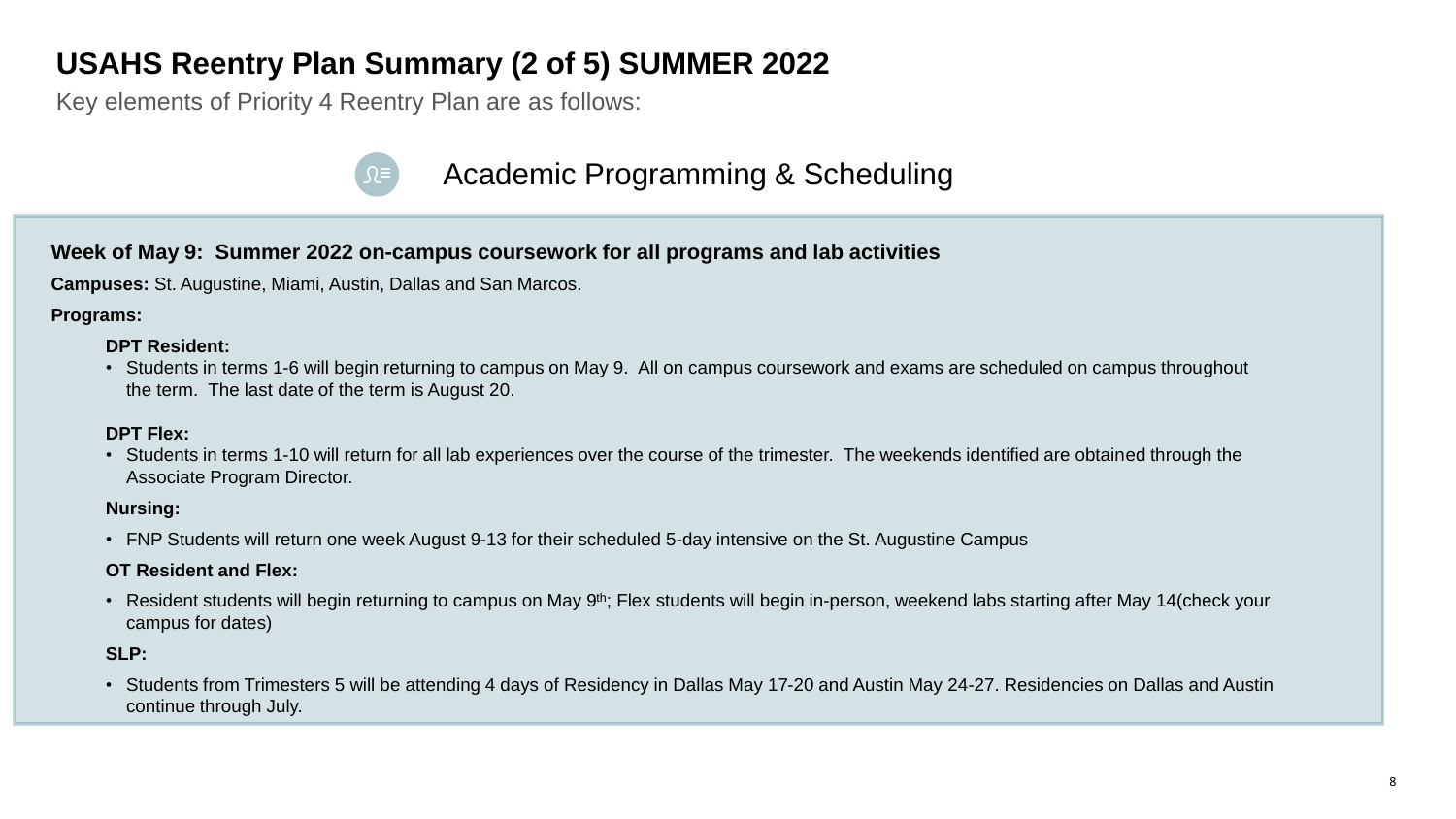# **USAHS Reentry Plan Summary (3 of 5)**

Key elements of Priority 4 Reentry Plan are as follows:



### Health Screening & Training

- **Tool:** USAHS will use a MS Forms-based tool developed in-house for health screening (visit<https://www.usa.edu/return-to-campus/> for additional information)
- **Protocols:** 
	- All students, staff and faculty will voluntarily submit proof of full vaccination or provide a negative COVID-19 test result prior to gaining access to campus
	- Students are encouraged to complete a self-reported health screening assessment for 10 days prior to arriving on campus.
	- Screening, which involves daily temperature checks + answering questions related to COVID-19 symptoms and potential exposure to the virus.
	- The health screening form will confirm the ability of a person to come to campus. Students, faculty and staff will be required to show this confirmation when they arrive on campus.
- **Daily Screening:** Completion of the screening will be required daily to come to campus. The screening includes a daily self-certification of temperature.
- **Safety Measures:** All students, faculty and staff are required to follow university safety guidelines and universal precautions.
- **Conditions Preventing Campus Access:** 
	- Fever per CDC guidance or as defined by local jurisdiction
	- Suspected symptoms of COVID-19
	- Recent international travel
	- Recent contact with COVID-19 under-investigation, presumed, or positive cases (incl. self)
	- Pending COVID-19 test results
	- Failure to comply with University vaccination requirements or testing requirements
- Visit<https://www.usa.edu/return-to-campus/> for additional information



### Personal Protective Equipment (PPE)

- Students, faculty and staff have the option to wear a mask to enter campus and while indoors.
- Disposable gloves and masks will be available oncampus for students, faculty and staff as needed.



### On-Site Faculty and Staff

• All faculty for **instruction, advising, research and tutoring will be granted access. All staff as directed by their supervisor for direct and indirect instructional support staff, facilities operations, and safety personnel will return to campus.**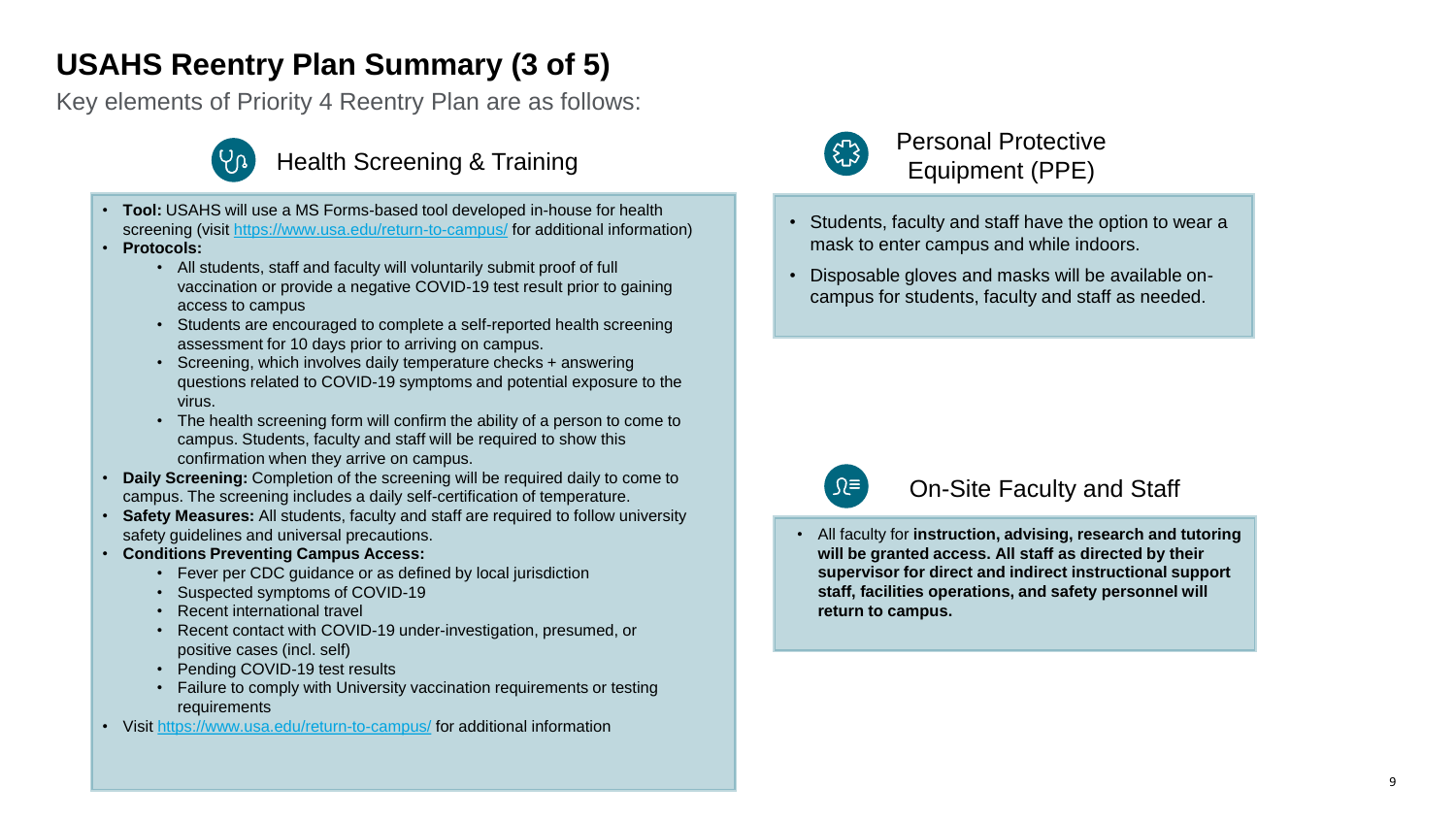# **USAHS Reentry Plan Summary (4 of 5)**

Key elements of Priority 4 Reentry Plan are as follows:





- Per health and safety guidelines, common areas will be open for use.
- Gatherings will be allowed on campus for activities approved by the program and campus directors.
- Lockers will be available to students.
- Library services will be available for check out/in of items.



### Student Services

- Essential tutoring services will be provided oncampus for defined courses.
- Student services meetings or faculty advising meetings will take place on campus by appointment.



### Food and Beverage

- Refrigerators and microwaves will be operational and open.
- Vending machines will be operational per health and safety guidelines, and depending on supply availability.
- Personal refrigerators should not be installed.
- Faculty, staff and students may bring their own non-perishable food items, snacks, and beverages to consume.
- Water fountains will be disabled but the hands-free bottle filling stations can be used to fill water bottles.



### Contact Info.

- Students and staff will be able to ask Reentry questions via two options:
	- Phone calls (calls answered during extended business hours and returned as soon as possible)
	- E-mail
- 1-855-GOUSAHS phone number created:
	- Student questions route to SSAs and reentry@usa.edu
	- Staff questions route to HR, [reentry@usa.edu](mailto:reentry@usa.edu)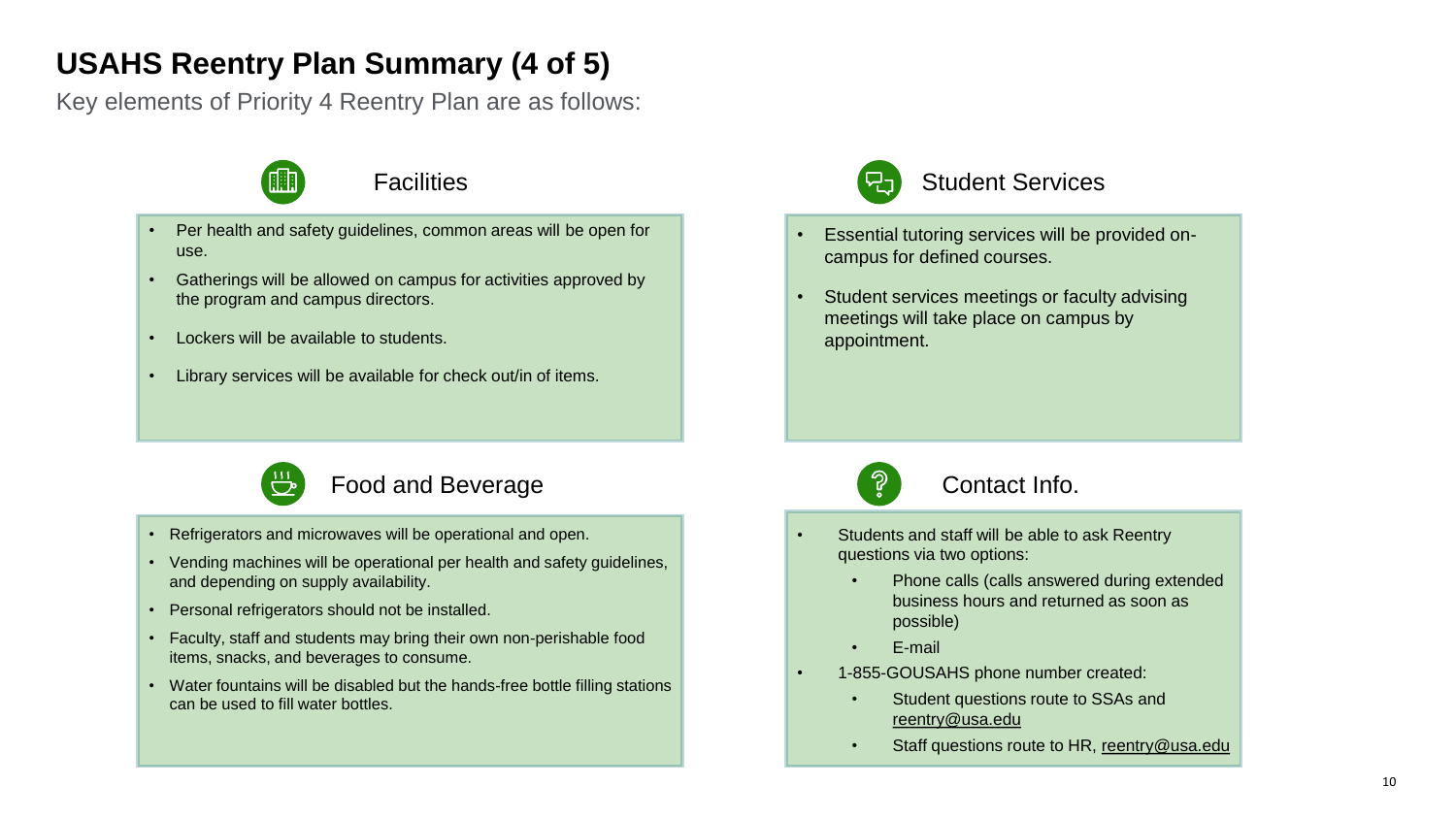# **USAHS Reentry Plan Summary (5 of 5)**

Key elements of Priority 4 Reentry Plan are as follows:



- To safeguard the health and safety of the campus community, enhanced cleaning procedures are being followed and service-level agreements have been put in place with third-party cleaning vendors. All classrooms/labs are equipped with disinfectants, paper towels, and wipes for additional cleaning during class.
- USAHS facilities have been thoroughly cleaned in advance of reopening and are cleaned at night.
- Common areas including-bathrooms, stairwells, and elevators will be cleaned after large groups or at least twice during open building hours.
- High-touch surfaces, such as handrails, door handles, elevator buttons, computer keyboards, etc. are cleaned continuously by day porters throughout the day.
- Overnight, the facilities will receive their normal cleaning plus disinfection of high use objects such as railings, handles, buttons, and light switches.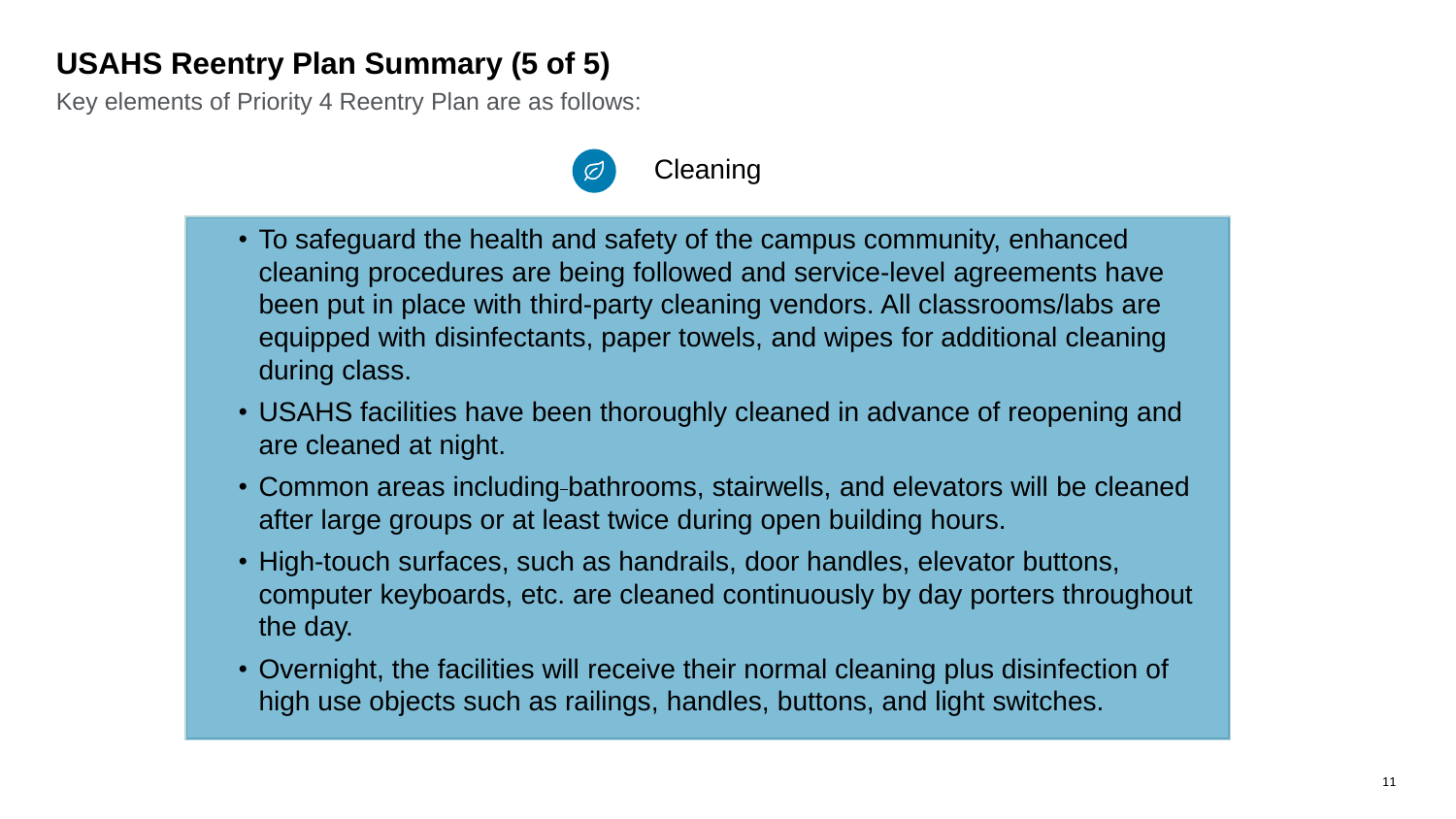# <span id="page-11-0"></span>**Logistics and Safety Processes, Procedures, and Guidelines**

Essential guidelines to plan for reopening are the foundation of the go-forward approach.

Guidelines have been provided to enable updating and development of protocols, communication and training:

- 1. Reopening Logistics & Safety Preliminary Guidelines to include air standards, sanitation and building use standards
- 2. Health Screening Policy & Process
- 3. Building Entry Daily Access & Exit Protocol
- 4. COVID-19 CDC Quarantine Guidelines/Campus Reentry Considerations
- 5. COVID-19 Cleaning & Disinfecting Protocols
- 6. Communicable Disease Reporting Policy & Reporting Process
- 7. Health Etiquette and Hygiene
- 8. Injury and Illness Prevention Policy and Guidelines and Incident Reporting Form
- 9. On-Site Symptom Development and Isolation
- 10. COVID-19 Accommodations Policy & Accommodation Forms
- 11. ComPsych EAP COVID Resources
- 12. Remote Work Guidelines
- 13. Travel Restrictions Policy
- 14. COVID-19 Policy on PPE Requirements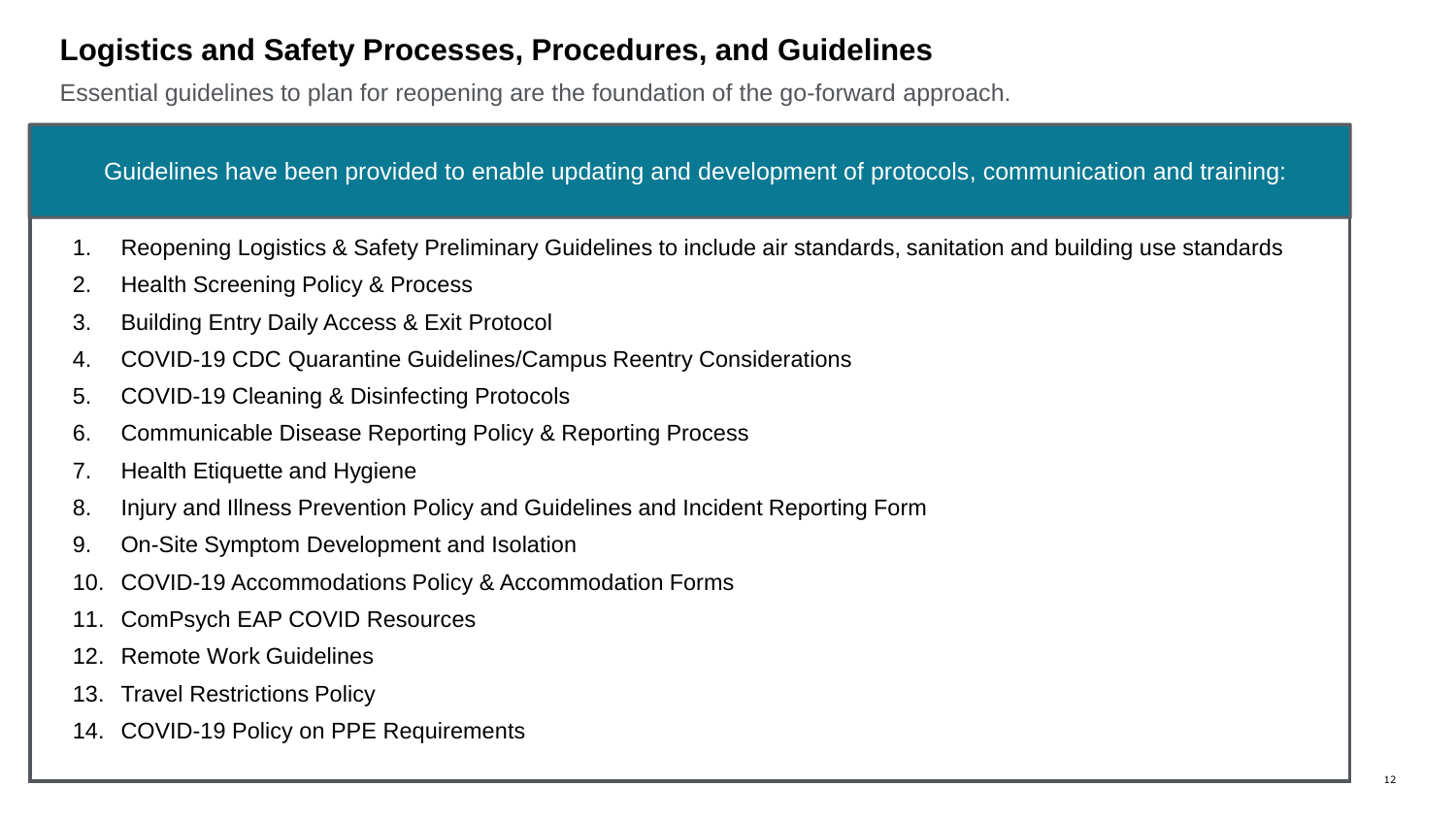# **Daily Campus Journey (1 of 2)**

| <b>THE</b><br>l::MI            | <b>Pre-Arrival</b>                                                                                                                                                                                                                 | B<br><b>Arrival</b>                                                                                                                                                   | <b>Entry</b>                                                                                                                                                                                                                 | D<br><b>Transition</b>                                                                                                                    |
|--------------------------------|------------------------------------------------------------------------------------------------------------------------------------------------------------------------------------------------------------------------------------|-----------------------------------------------------------------------------------------------------------------------------------------------------------------------|------------------------------------------------------------------------------------------------------------------------------------------------------------------------------------------------------------------------------|-------------------------------------------------------------------------------------------------------------------------------------------|
| Activity                       | Complete and Acknowledge<br>Training (one time)<br>• Complete Health Screening<br>(Daily)<br>• Provide proof of vaccination<br>(one time) or negative COVID-<br>19 test results within 7 days of<br>campus entry<br>Masks optional | Masks optional<br>Travel to campus (by private<br>car, taxi/ride share, or public<br>transportation)<br>Park<br>Wait in designated areas to<br>admission to buildings | Enter building at designated<br>entry point at designated time<br>Scan QR code<br>Receive wristband<br>Use hand sanitizer<br>Proceed to designated<br>workspace or classroom                                                 | Use stairwells, elevators,<br>hallways, bathrooms,<br>refrigerators, etc.<br>Escort allowed visitors<br>(employees)<br>Meal breaks        |
| ಜ<br>Guidelines &<br>Protocols | Pre-Term Travel Guidance<br>and Health Monitoring<br>At Home Health Screening<br>Masks optional<br>Excused Absence Based on<br>Health Screening Result<br>Health Monitoring and<br>Reporting                                       | <b>Information on Campus</b><br>Arrivals and Departures<br>Transportation<br>Health Etiquette and Hygiene<br>Masks optional                                           | <b>Building Entry/Exit Policy</b><br>Health Etiquette and Hygiene<br>Masks optional                                                                                                                                          | Common Use Public Space<br>Guidelines<br>Food and Beverage<br><b>Consumption Policy</b><br>Health Etiquette and Hygiene<br>Masks optional |
| ಜ<br>Equipment &<br>Supplies   | Health screening form<br>University Catalog/Handbook<br>(students)                                                                                                                                                                 | Signage in parking<br>lots/structures, outside of<br>building (including how/where<br>to queue/wait)                                                                  | Signage at entry (including<br>how/where to queue/wait,<br>what to do, etc.)<br>Check-in station<br>$\bullet$<br>Hand sanitizer<br>Cleaning supplies<br>Masks optional<br>iPads and wristbands<br>Health monitoring supplies | Barriers to seal off restricted<br>spaces<br>Hand sanitizer<br>Cleaning supplies<br>Dedicated PPE disposals                               |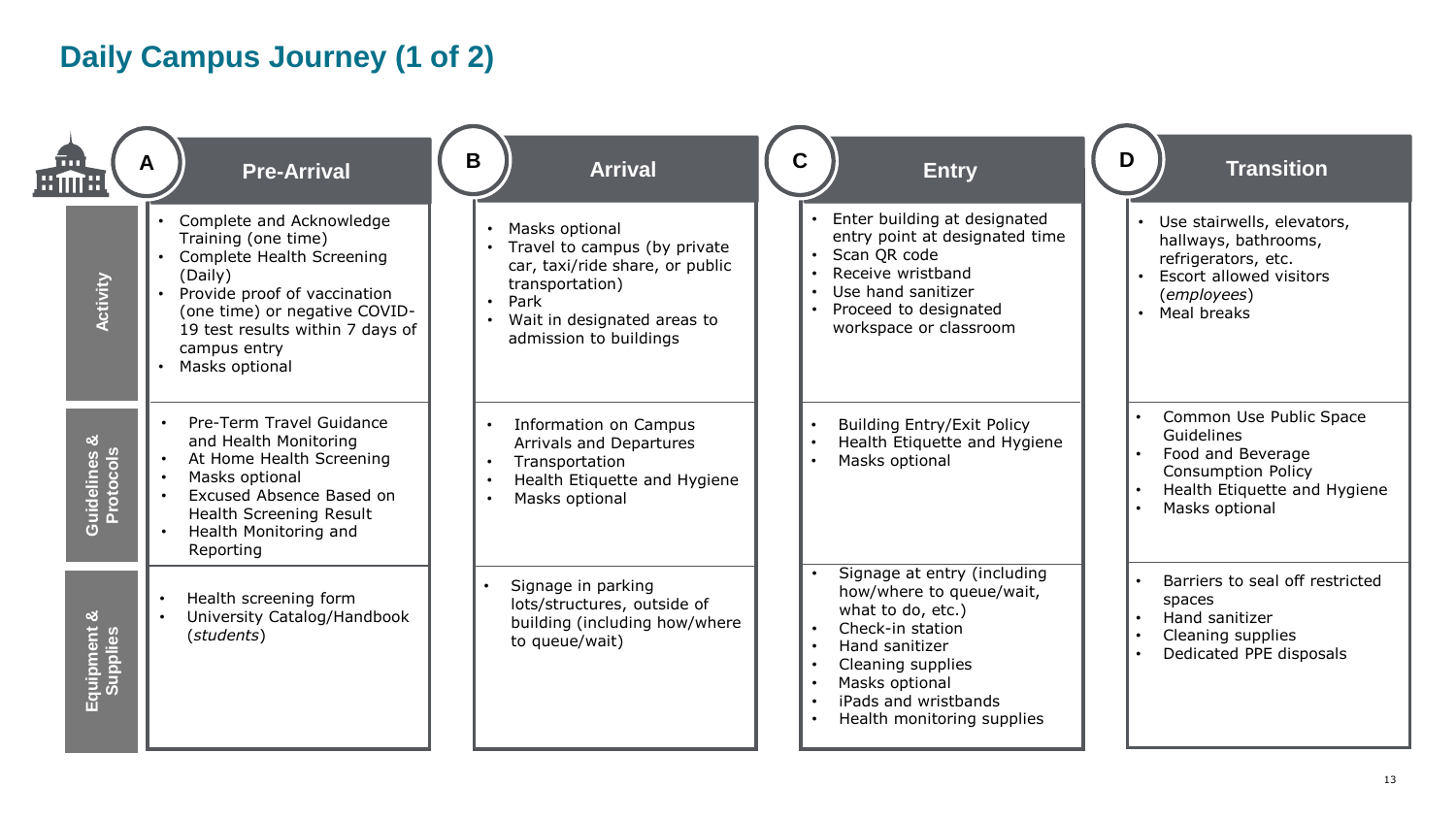# **Daily Campus Journey (2 of 2)**

| $::\mathsf{m}::$                      | Instruction/<br><b>Work</b>                                                                                                                                                                  | <b>Exit</b>                                                                                                                                                                                    | G<br><b>Departure</b>                                                                                              |
|---------------------------------------|----------------------------------------------------------------------------------------------------------------------------------------------------------------------------------------------|------------------------------------------------------------------------------------------------------------------------------------------------------------------------------------------------|--------------------------------------------------------------------------------------------------------------------|
| Activity                              | Enter classroom or office via designated<br>entrance<br>Masks optional<br>Teach, or, for students: maintain social<br>distance<br>Remove and discard PPE<br>Wash/sanitize hands<br>Exit room | Exit building at designated exit point at<br>designated time<br>Scan QR code on last exit from campus<br>each day                                                                              | Leave campus by car, ride share, bike,<br>walking or public transportation                                         |
| <b>Guidelines &amp;<br/>Protocols</b> | Classroom Use Policy<br>Non-Instructional Space Usage<br>Guidelines<br>Office Space Usage<br>Common Use Public Space Guidelines<br>Health Etiquette and Hygiene<br>Masks optional            | <b>Building Entry/Exit Policy</b><br>$\bullet$<br>Health Etiquette and<br>$\bullet$<br>Hygiene<br>Masks optional                                                                               | Information on Campus Arrivals and<br>Departures<br>Parking/Ride Share Information<br>Health Etiquette and Hygiene |
| <u>Supplies</u><br>ಯ<br>Equipment     | Distribution and disposal mechanism for<br><b>PPE</b><br>Masks optional<br>Hand sanitizer, hand washing station<br>Disinfecting supplies<br>Signage for any classroom instructions           | Signage at exits (including how/where to<br>queue/wait, what to do, etc.)<br>Check-out station<br>$\bullet$<br>Hand sanitizer<br>$\bullet$<br>Cleaning supplies<br>$\bullet$<br>Masks optional | Signage in parking lots/structures,<br>outside of building (including how/where<br>to queue/wait or exit)          |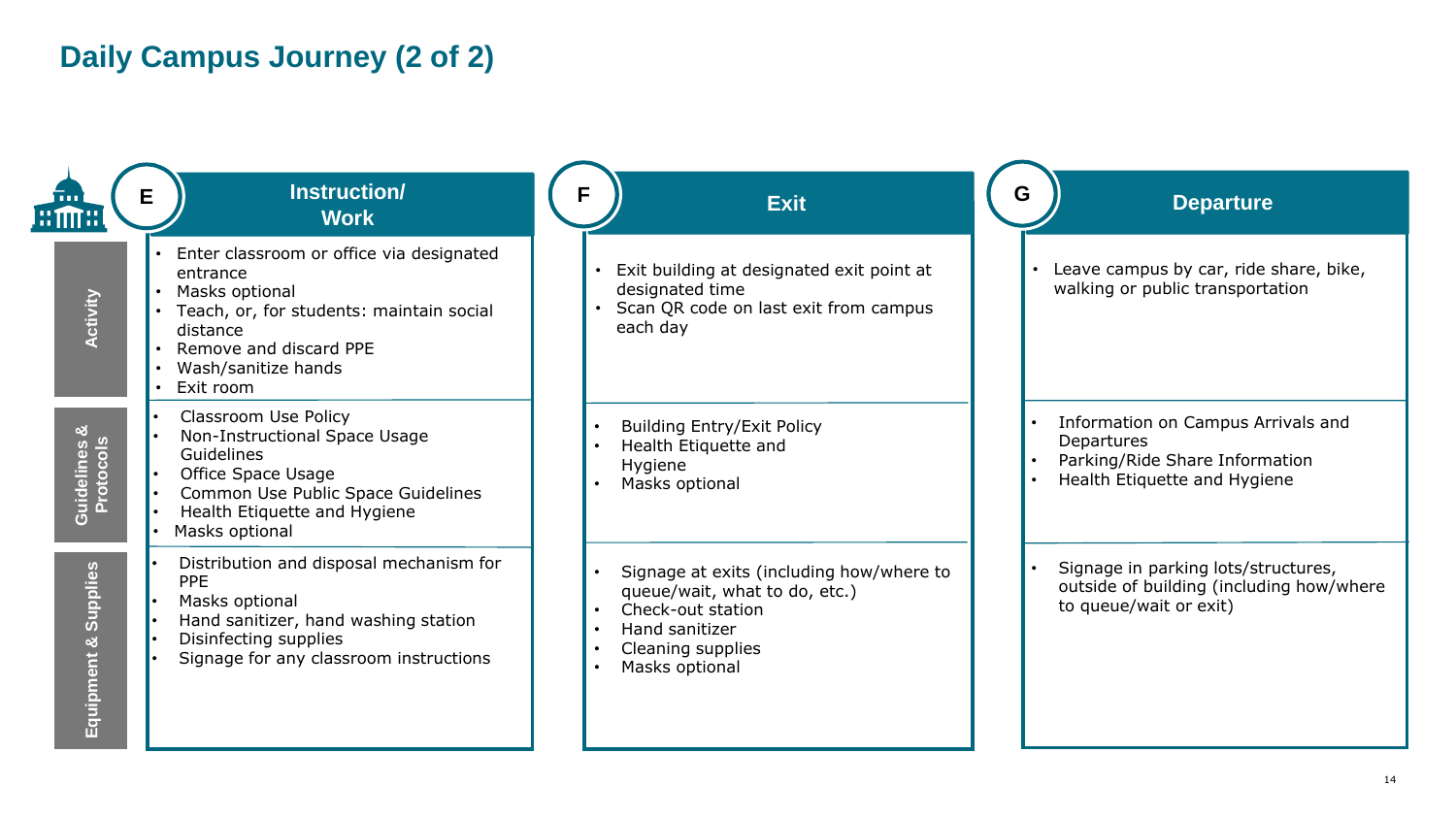# **Content for the Reentry Training**

Students, Faculty and Staff

*Everyone returning to campus will be required to complete a series of short training modules covering various health and safety topics. Acknowledgement is required to conform that all modules have been completed.*

- *1. Prevent COVID-19: Wear a Cloth Face Covering*
- *2. What You Need to Know About Handwashing*
- *3. COVID-19: When to Seek Care for COVID-19*
- *4. COVID-19: Protect Others. Slow the Spread*
- *5. Stay Safe from COVID-19: Keep a Safe Distance*
- *6. Demonstration of Donning (Putting on) Personal Protective Equipment (PPE)*
- *7. Demonstration of Doffing (Taking Off) Personal Protective Equipment (PPE)*
- *8. Hand/Gloved Hand Sanitization*
- *9. Mandatory Health Screening Procedures*

*10.Injury Illness and Prevention Policy & Training (IIPP)*

| $\blacktriangleleft$<br>═      |
|--------------------------------|
| $\blacktriangleleft$<br>an an  |
| $\blacktriangledown$<br>$\sim$ |
|                                |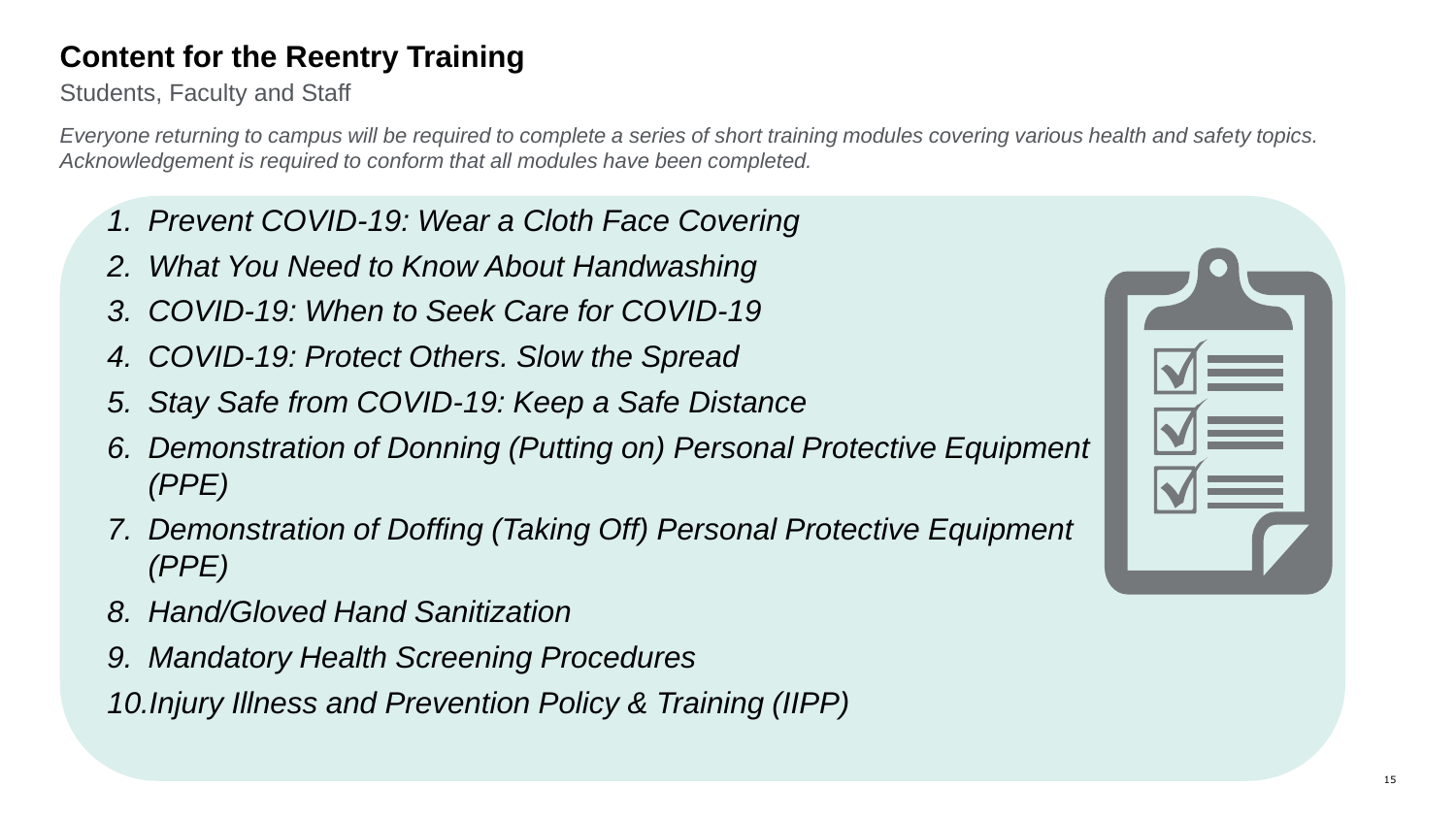# **Roles and Responsibilities**

Central management will continue to direct planning and actions across critical functional areas as USAHS continues its phased Reentry and planning for Priority 4



- Provide strategic direction and leadership for the University
- Final authority for decision making and issue resolution
- Coordinate and drive recovery and reopening planning across key areas
- Coordinate all recovery and reopening activities
- Facilitate operations planning and execution across all functions
- Manage overall plan, risks, interdependencies across functions and campuses
- Track and report on recovery, reopening planning and preparedness
- Conduct ongoing readiness assessment
- Lead reopening assessment, planning and execution for the respective functional area
- Develop detailed implementation plan for reopening operations
- Identify, communicate and resolve issues and interdependencies within and across functional areas and campuses